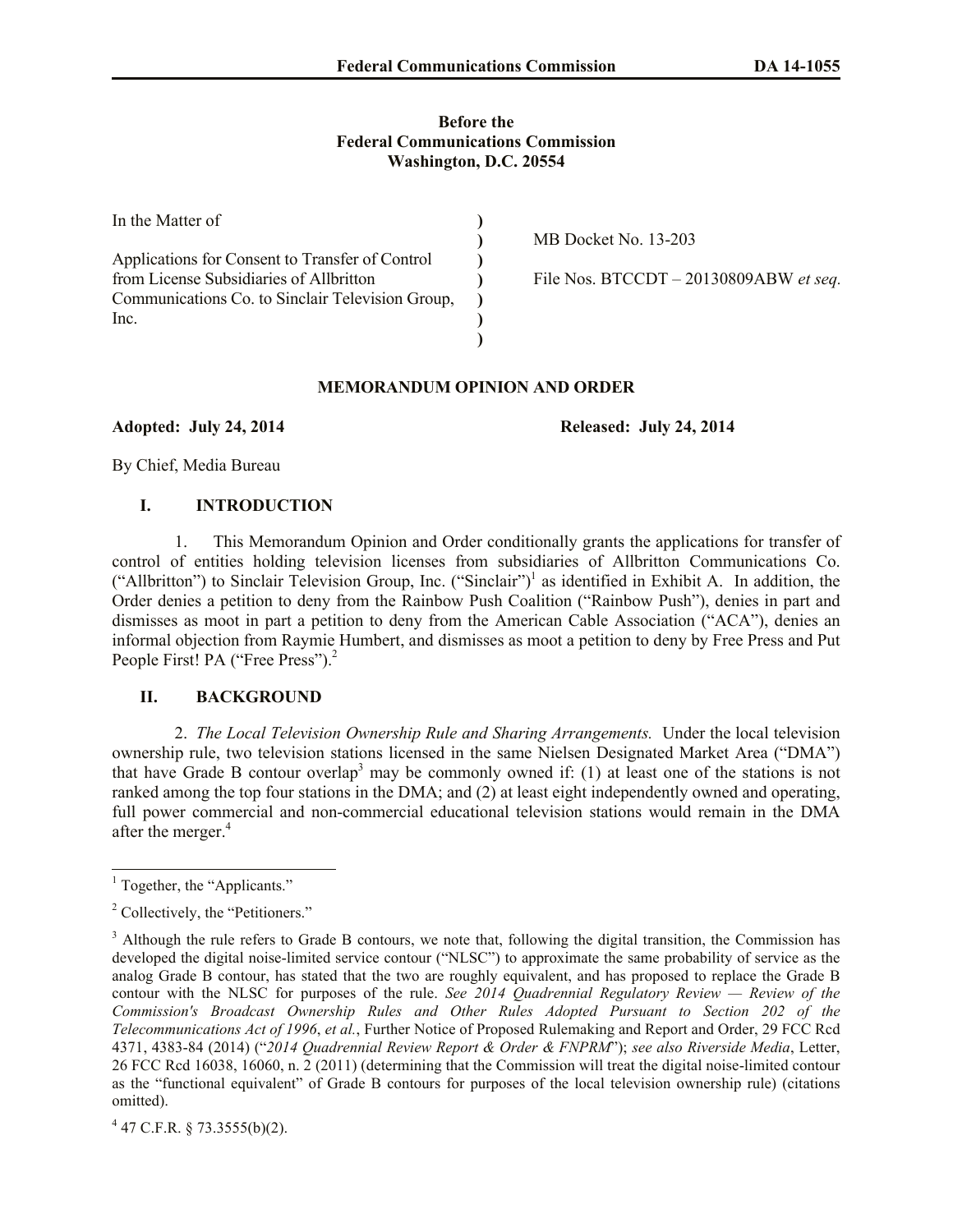3. Following adoption of this rule, some broadcasters gradually began to rely on a series of sharing and/or financial arrangements intended to allow a licensee of one station largely to delegate its operation to another station in the same DMA without attribution of ownership between the two stations. Transactions presented to the Commission for review in recent years have increasingly featured complex combinations of sharing arrangements and financial ties such as options and loan guarantees linking stations that are asserted to be separately owned. Determining the full economic effects of these complex arrangements requires careful analysis, including review of the agreements and financial documents, to determine whether the arrangements together give the dominant station a level of operational and financial influence over the subordinate station such that we should treat the two as co-owned.

4. The first popular type of sharing arrangement was a television local marketing agreement or time brokerage agreement ("LMA"), which is a contract that involves sale by a licensee station (the "brokered station") of blocks of time on its station to a brokering station that then supplies the programming and sells the commercials to support the programming.<sup>5</sup> In 1999, the Commission determined that any LMA between two television stations in the same market for more than 15 percent of the brokered station's broadcast hours per week would be attributable and counted toward the ownership limits of the licensee of the brokering station.<sup>6</sup> The Commission concluded that LMAs involving existing combinations of stations entered into prior to November 5, 1996, would be grandfathered.<sup>7</sup> The grandfathering protection was intended to "avoid undue disruption of *existing LMA arrangements* while, at the same time, promote our competition and diversity goals."<sup>8</sup> LMAs governing existing station combinations were also made transferable.<sup>9</sup>

5. Subsequently, broadcasters increasingly relied on other sharing arrangements between brokered and brokering stations, most commonly joint sales agreements ("JSAs")<sup>10</sup> and shared services agreements ("SSAs"). On June 18, 2014, *the 2014 Quadrennial Review Report & Order & FNPRM* became effective, attributing joint sales agreements between broadcast television stations in the same market that cover more than 15 percent of the station's weekly advertising time.<sup>11</sup> The Commission provided a two-year transition period starting from the effective date of the rule for parties to amend or terminate any JSAs that would result in a violation of the local TV ownership rule.<sup>12</sup>

6. **The Transaction.** On July 28, 2013, Sinclair and Allbritton entered into a Purchase Agreement and submitted applications for approval to transfer the entities owning the licenses for Allbritton's eight full-power television stations (the "Allbritton Stations") located in seven markets to Sinclair.<sup>13</sup> In four of those markets, Sinclair does not own any television stations, and it will be acquiring

 $\overline{a}$ 

8 *1999 TV Ownership Report and Order*, 14 FCC Rcd at 12962. (emphasis added).

9 *Id.* at 12965.

 $10$  A JSA is an agreement with a licensee of a brokered station that authorizes a broker to sell advertising time for the brokered station. 47 C.F.R. § 73.3555, Note 2(k).

<sup>11</sup> *2014 Quadrennial Review Report & Order & FNPRM,* 29 FCC Rcd at 4527.

<sup>12</sup> *Id.* at 4542.

<sup>5</sup> *Review of the Commission's Regulations Governing Television Broadcasting*, Report and Order, 14 FCC Rcd 12903, 12958 (1999) ("*1999 TV Ownership Report and Order*").

<sup>6</sup> *Id*.

<sup>7</sup> *Id.* at 12961; *2002 Biennial Regulatory Review- Review of the Commission's Broadcast Ownership Rules and Other Rules Adopted Pursuant to Section 202 of the Telecommunications Act of 1996*, Report and Order and Notice of Proposed Rulemaking, 18 FCC Rcd 13620, 13812 (2003) ("*2002 Biennial Review*").

<sup>&</sup>lt;sup>13</sup> File Nos. BTCCDT-20130809ABW; ACA; ACB; ACC; ACD; ACE; & ACG; BALCDT-20130809ADC, ADE; ADF; & ADG. Sinclair would also acquire NewsChannel 8, a 24-hour cable/satellite news network covering the Washington D.C. metropolitan area.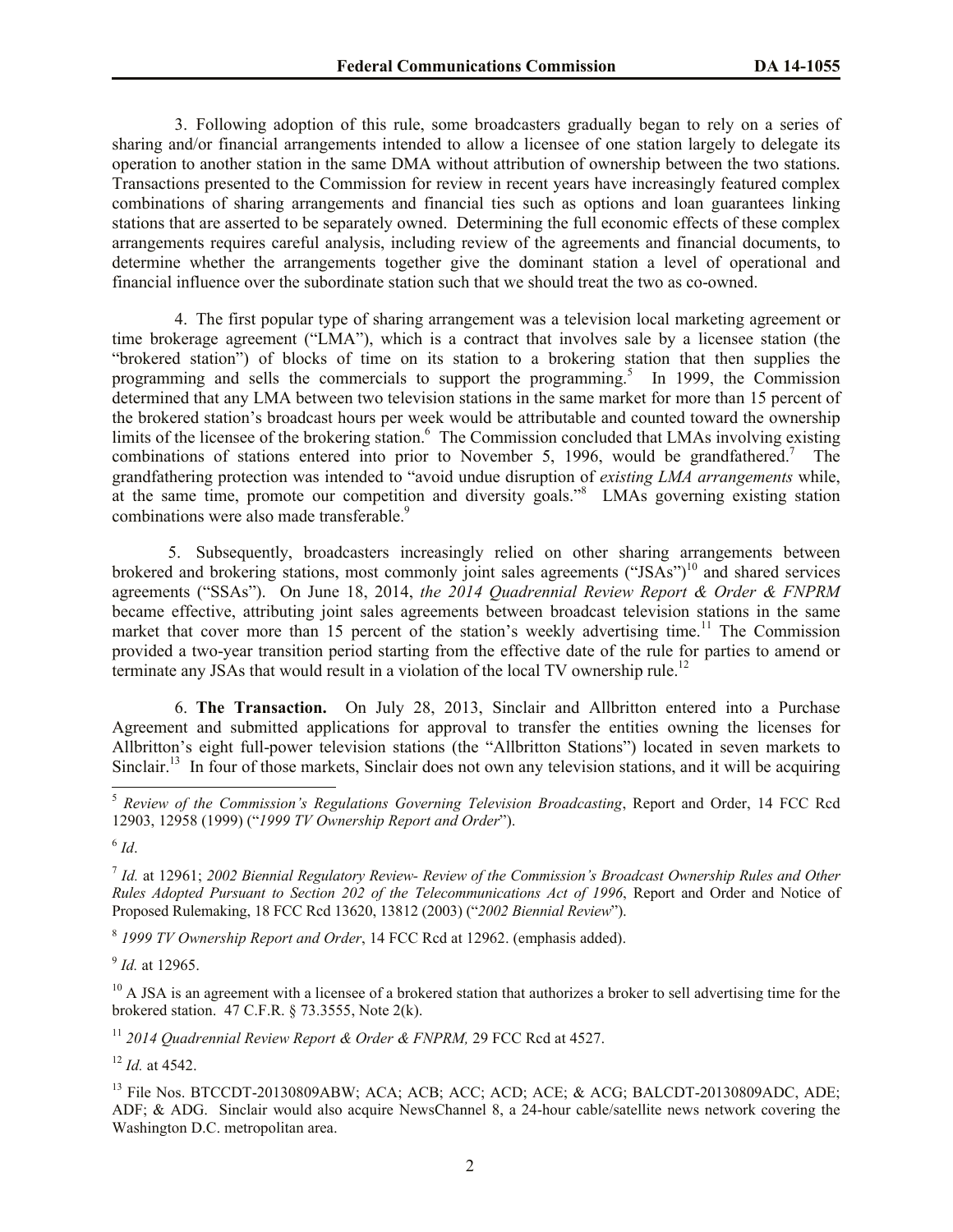the stations directly from Allbritton. Sinclair already owns stations, and has entered into sharing arrangements, which it describes as grandfathered LMAs, with additional stations in the remaining three markets—Birmingham, Alabama; Harrisburg, Pennsylvania; and Charleston, South Carolina (the "Overlap Markets"). Sinclair cannot retain its current holdings and acquire the Allbritton stations in these three markets consistent with the local TV ownership rule. Consequently, Sinclair initially proposed to assign the Birmingham and Harrisburg stations to Deerfield Media entities ("Deerfield") and proposed to assign the Charleston stations to Howard Stirk Holdings, LLC ("HSH"). Sinclair would have retained a financial interest in and shared certain services with each of the stations acquired by Deerfield and HSH through option, SSA, and JSA arrangements, and other financial ties in connection with the purchase loan for the stations. 14

7. On December, 6, 2013, the Video Division sent a letter notifying Applicants that the original proposal would not comply with the local TV ownership rule. Specifically, the proposed transactions would remove grandfathering relief for the LMAs in all three markets; in addition, grandfathering relief had never been appropriate for the LMA in the Charleston, South Carolina market because it was entered into after the grandfathering deadline of November 5, 1996. 15 On January 31, 2014, the Video Division held a conference call with all parties to this proceeding during which it requested additional financial information regarding the stations in the Overlap Markets.

8. In letters dated March 20 and May 29, 2014, Sinclair informed the Commission that it intended to amend the proposals to "eliminate entirely the creation of any joint sales agreements, as well as all combinations of sharing arrangements and contingent financial interests." <sup>16</sup> Sinclair said that it engaged a global investment bank to aid with the sale of stations in the Overlap Markets but that no viable buyers were found for Sinclair's stations in either the Birmingham or Charleston markets.<sup>17</sup> Thus, Sinclair proposes the following:

9. *Birmingham*. Sinclair currently owns stations WTTO(TV), Homewood, Alabama and WABM(TV), Birmingham, Alabama, and through WTTO(TV) it operates Station WDBB(TV), Bessemer, Alabama, pursuant to a grandfathered LMA. Under the amended proposal, the licenses of Allbritton stations WCFT-TV, Tuscaloosa, Alabama and WJSU-TV, Anniston, Alabama, both ABC affiliates, would be surrendered for cancellation. Sinclair would retain WTTO(TV) and WABM(TV), the My Network affiliate in the market. The existing grandfathered LMA between WTTO(TV) and WDBB(TV) would also continue. Sinclair would use the multicasting<sup>18</sup> ability of WABM(TV) to broadcast the programming currently offered on both WABM and WCFT/WJSU.

10. *Harrisburg*. Sinclair currently owns Station WHP-TV, Harrisburg, Pennsylvania, and

 $14$  File Nos. BALCDT-20130809ADC, ADE, ADF, & ADG.

<sup>&</sup>lt;sup>15</sup> Letter from Barbara A. Kreisman, Chief, Video Division, to Clifford M. Harrington, Esq. (Dec. 6, 2013) ("Dec. 6 Video Division Letter").

<sup>&</sup>lt;sup>16</sup> Letter from Clifford M. Harrington to Marlene H. Dortch at 2 (May 29, 2014). On April 7, 2014, HSH submitted a letter requesting waiver of the Commission's JSA attribution rule. Sinclair did not file applications that sought waiver of the JSA attribution rule in any of the Overlap Markets. Since HSH is not a party to these applications and Sinclair did not request waivers, the relief requested could not be granted.

 $17$  Letter from Clifford M. Harrington to Marlene H. Dortch at 2. Sinclair's proposal was therefore not compliant with Commission rules until it submitted amendments to the transaction on June 25 and 30, 2014.

<sup>&</sup>lt;sup>18</sup> Multicasting enables broadcast stations to offer digital streams or channels *(i.e.*, digital multicast signals) of programming simultaneously, using the same amount of spectrum previously required for one stream of analog programming. Broadcasters may use multicast streams to carry independent programming or network programming, such as one of the four major broadcast networks (*i.e.*, ABC, CBS, Fox, or NBC), other national broadcast networks (*e.g.*, The CW, Telemundo), or newer networks (*e.g.*, Bounce TV, Retro TV).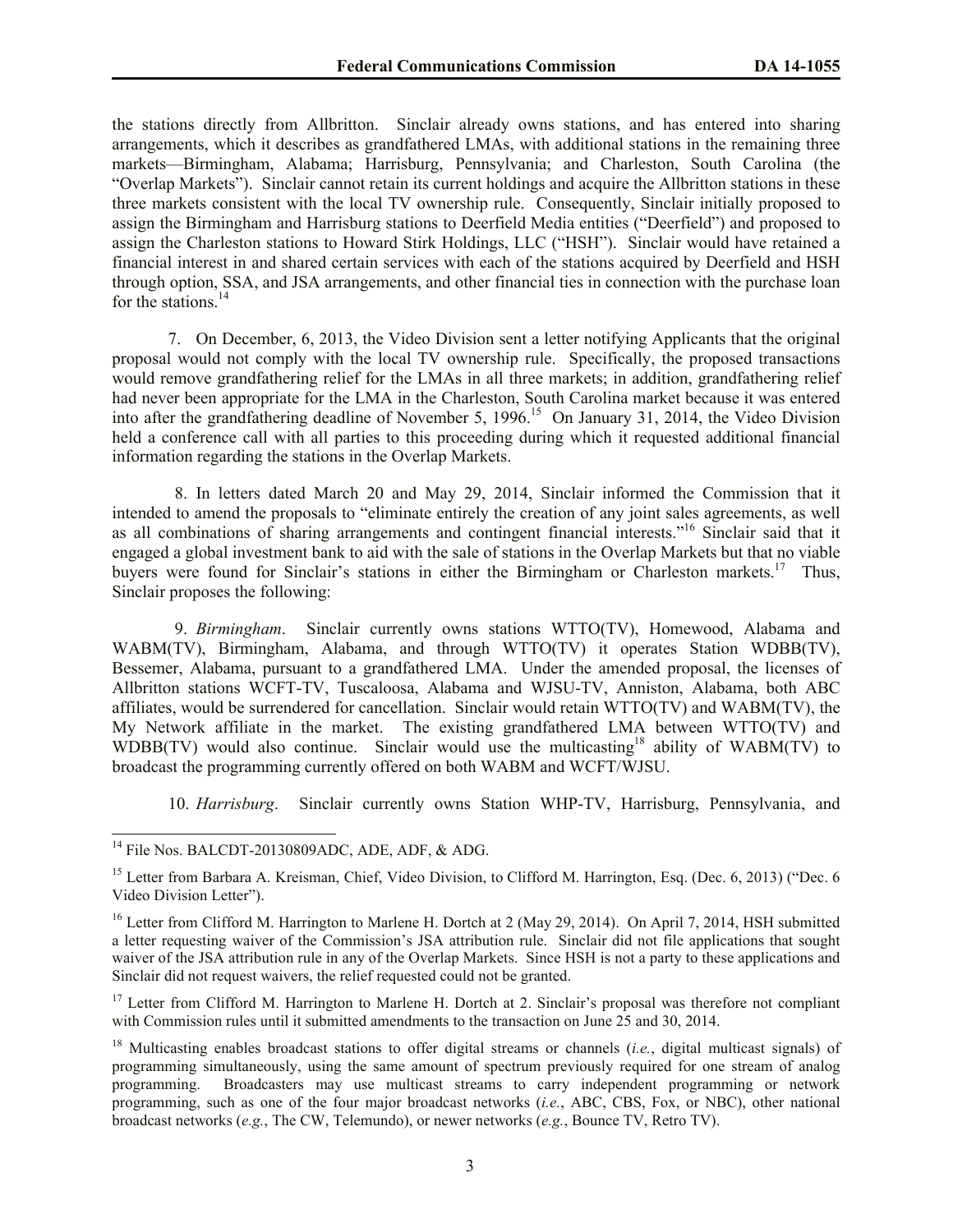through WHP-TV it programs WLYH-TV, Lancaster, Pennsylvania, pursuant to a grandfathered LMA. Under the revised proposal, Sinclair would sell Allbritton station WHTM-TV to Media General, Inc.,<sup>19</sup> and retain WHP-TV and continue to program WLYH-TV.

11. *Charleston.* Sinclair currently owns WMMP(TV), Charleston, South Carolina and through WMMP(TV) it programs WTAT-TV, Charleston, South Carolina, owned by Cunningham Broadcasting ("Cunningham"), pursuant to what it inaccurately described as a grandfathered LMA.<sup>20</sup> Under the revised proposal, the license of Allbritton station WCIV(TV), the ABC affiliate in the market, would be surrendered for cancellation. Sinclair would retain its interest in WMMP(TV) but the existing LMA, under which WMMP(TV) operates WTAT-TV, would be terminated. Cunningham would acquire from Sinclair any assets used to support operation of WTAT-TV, and Sinclair would terminate its option to acquire the assets of WTAT-TV. Moreover, no sharing arrangement of any kind would exist between Sinclair's WMMP(TV) and Cunningham's WTAT-TV. Sinclair would use the multicasting capability of WMMP(TV) to broadcast the programming currently offered on both WMMP(TV) and WCIV(TV).

12. On June 25 and June 30, 2014, Sinclair filed amendments noting that it would take time to fulfill the voluntary commitments set forth in the May 29, 2014, letter, and it requested a temporary waiver to permit it to follow through on the commitments after consummation of the broader sale of Allbritton's other stations. With respect to the proposal to shift ABC programming to a multicast stream in Charleston and Birmingham, Sinclair maintains that it will need to reach agreements with certain parties that provide programming to stations WCFT-TV, WJSU-TV, and WCIV(TV) to permit their programming to be transferred to Sinclair's existing stations; that it will need to confer with area MVPDs to ensure continued carriage of ABC programming in the Birmingham and Charleston markets exactly as such carriage exists today; and that system operators may need to provide thirty days advance notice of changes to their channel lineups. Because of the need to re-scan over-the-air television receivers, Sinclair also believes it will need to give the public as much advance notice as possible so that they can prepare for the cessation of operation of the three stations and the appearance on new stations of the programming previously carried by the terminated stations. Consequently, Sinclair has requested a period of 60 days to operate WCFT-TV, WJSU-TV, and WCIV(TV) after consummation of the transaction before us, after which time operation on the stations would cease and the licenses would be surrendered for cancellation.<sup>21</sup>

13. In the Harrisburg market, the pending assignment of WHTM-TV to Media General, Inc. went on public notice on July 1, 2014.<sup>22</sup> Therefore, the parties could consummate the sale on July 31, 2014, at the earliest, assuming there is no opposition to the sale. Sinclair states that financing will fall through if the broader transaction is not granted and consummated by July 27, 2014. On July 15, 2014, Sinclair entered into a Consent Decree with the Department of Justice, along with a "Hold Separate Agreement" governing operation of WHTM-TV during the period between consummation of the sale of Allbritton and the eventual sale of WHTM-TV to Media General. Sinclair has requested that we grant conditionally the sale of WHTM-TV to Sinclair.<sup>23</sup>

<sup>&</sup>lt;sup>19</sup> File No. BALCDT-20140625AOV.

<sup>&</sup>lt;sup>20</sup> File No. BTCCDT-20130809ACA (amended Dec. 2013), at Exh. 15, p. 2 n.5.

<sup>21</sup> *See* File Nos. BTCCDT-20130809ABW & ACA (amended June 30, 2014), at Exh. 15, p. 4.

 $^{22}$  File No. BALCDT-20140625AOV.

<sup>&</sup>lt;sup>23</sup> See File No. BTCCDT-20130809ACE (amended June 30, 2014), at Exh. 15, p. 5. As described in further detail below, we will make a condition of grant that, if the application to assign WHTM-TV is contested or is not otherwise grantable within the 60-day period after consummation of the instant transaction, Sinclair must file an application assigning the station to a divestiture trust.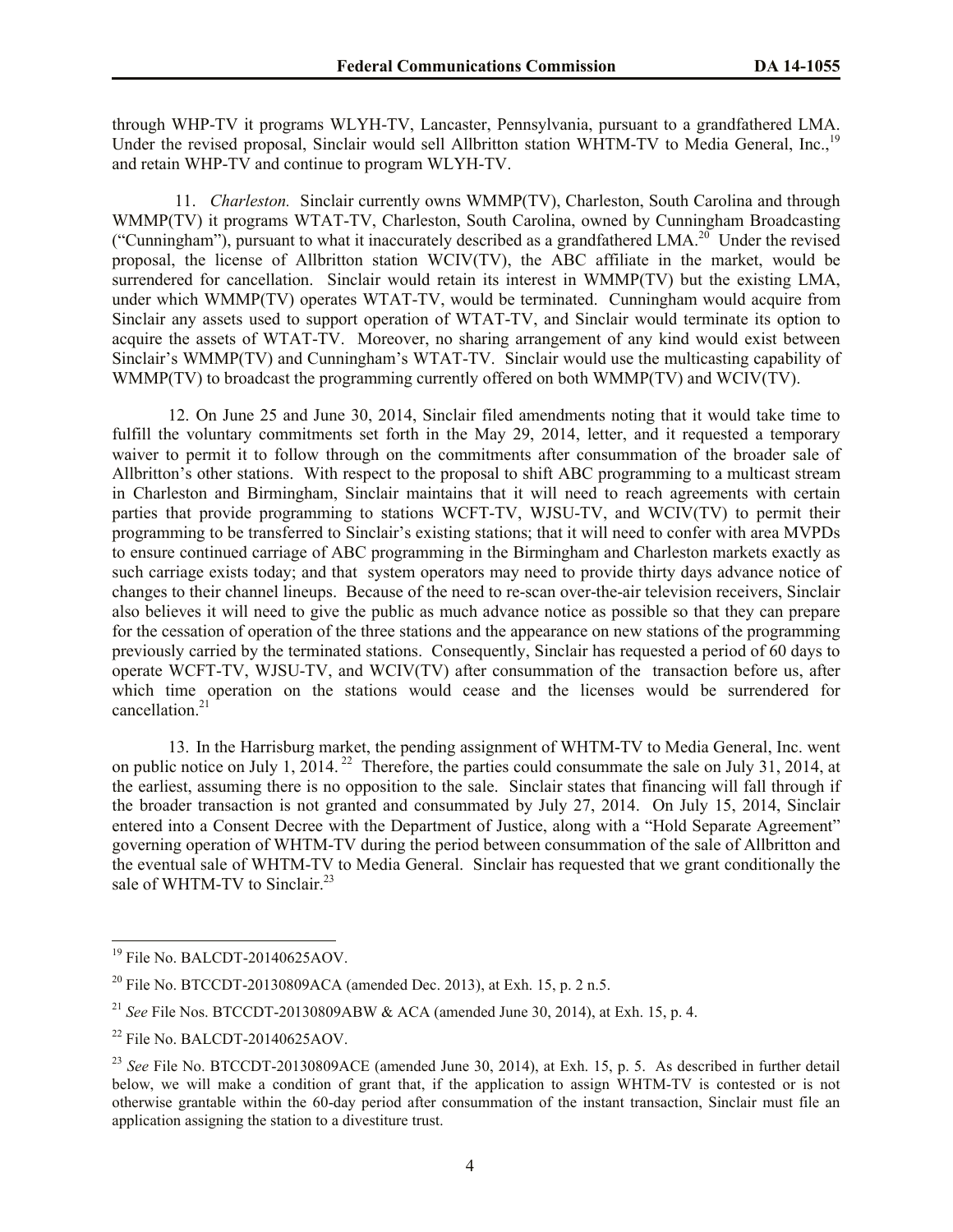14. **Petitions.** We note at the outset that the petitions to deny were filed assuming the transaction as originally proposed. Since the May 29, 2014, proposal, we have received no pleadings opposing the restructured transaction. The revised proposal moots most of the allegations raised in the petitions. However, we recognize that this transaction has spawned a large and complex record. We describe the primary allegations raised in the petitions below.<sup>25</sup>

15. *Rainbow Push Coalition*. The Rainbow Push petition seeks denial of only the proposed transfer of control of WJLA-TV, Washington, D.C. from Allbritton to Sinclair.<sup>26</sup> Rainbow Push contends that the Commission should examine in hearing whether Sinclair possesses the basic qualifications to be a Commission licensee, with a particular focus on Sinclair's use of sharing arrangements with Cunningham and other entities. Rainbow Push argues that it has demonstrated in earlier proceedings that Sinclair lacks the character qualifications to serve as a licensee. These allegations have been raised in numerous pleadings since November 16, 1999, when Rainbow Push first filed a petition to deny approval of transactions involving sharing agreements with Cunningham's predecessor Glencairn. <sup>27</sup>

16. In its opposition, Sinclair states that Rainbow Push makes no concrete argument that the pending transaction is contrary to the Commission's rules or policies.<sup>28</sup> Sinclair contends that Rainbow Push's assertions that Sinclair dominates Cunningham are entirely unsupported by Rainbow Push's petition and that Cunningham is not a party to the applications.<sup>29</sup> Even if Sinclair's relationship with Cunningham was relevant, Sinclair argues that the Commission determined that Rainbow Push's 2003 petition is moot because the applications to which Rainbow Push objected had been dismissed by the Commission.<sup>30</sup> Sinclair further notes that Rainbow Push's challenge is limited to the WJLA transaction,

<sup>26</sup> File No. BTCCDT-20130809ACD.

<sup>27</sup> Rainbow Push Petition to Deny (Sept. 13, 2013) ("Rainbow Push Petition") at 3-7. In 1998, Sinclair and Cunningham (then Glencairn, Ltd.) sought to acquire certain television stations from Sullivan Broadcasting Company. Rainbow Push opposed the applications arguing that the transactions resulted in Sinclair exercising *de facto* control over Glencairn. The Commission granted in part and denied in part Rainbow Push's petition to deny. *Glencairn, Ltd.,* Memorandum Opinion and Order and Notice of Apparent Liability, 16 FCC Rcd 22236 (2001) ("*2001 Glencairn Decision*"). The Commission found that Sinclair exercised *de facto* control over Glencairn with respect to the specific transaction at issue but did not designate the applications for hearing. The Commission did not find that the LMA and other relationships between Sinclair and Glencairn in general conferred *de facto* control. Sinclair and Glencairn were each issued forfeitures and the applications were granted. *Id.* at 22251-22256. In 2002 and 2003, separate applications were filed to transfer five full-power television stations from Cunningham to Sinclair. Rainbow Push filed petitions to deny the applications, arguing that new facts discovered after the *2001 Glencairn Decision* indicated that Sinclair had in fact acquired control as a result of its sharing arrangements and other relationships with Cunningham. The staff dismissed the 2002 applications in 2002 and the 2003 applications in 2004, for reasons other than the sharing arrangements between Sinclair and Glencairn. The staff determined that the allegations raised in 2002 were mooted by dismissal of the underlying application, but it denied the underlying allegations raised in the 2002 and 2003 petitions in a 2004 letter decision. *Kathryn R. Schmeltzer, Esq.*, Letter, 19 FCC Rcd 3897, 3899-3900 (2004) ("*2004 Letter Decision*"). Rainbow Push has filed a Petition for Reconsideration of that decision, which remains pending.

 $28$  Sinclair Opposition to Petition to Deny (Sept. 26, 2013) at 16.

<sup>29</sup> *Id.*

 $\overline{a}$ 

<sup>30</sup> *Id.* at 17.

<sup>&</sup>lt;sup>24</sup> All parties to this proceeding were copied on Sinclair's May 29, 2014 letter providing the amended proposal and the amended applications were filed in the docket.

<sup>&</sup>lt;sup>25</sup> On July 17, 2014, Campaign Legal Center, Common Cause, and the Sunlight Foundation ("Complainants") filed a complaint regarding the compliance of WJLA-TV with the Commission's political advertising rule. In a cover note, Complainants requested that the complaint be treated as an informal objection to this proceeding. We deny that request. This complaint will be reviewed in the usual course. Moreover, we conclude that the complaint does not allege facts that would call into question the Allbritton's fitness to serve as a Commission licensee.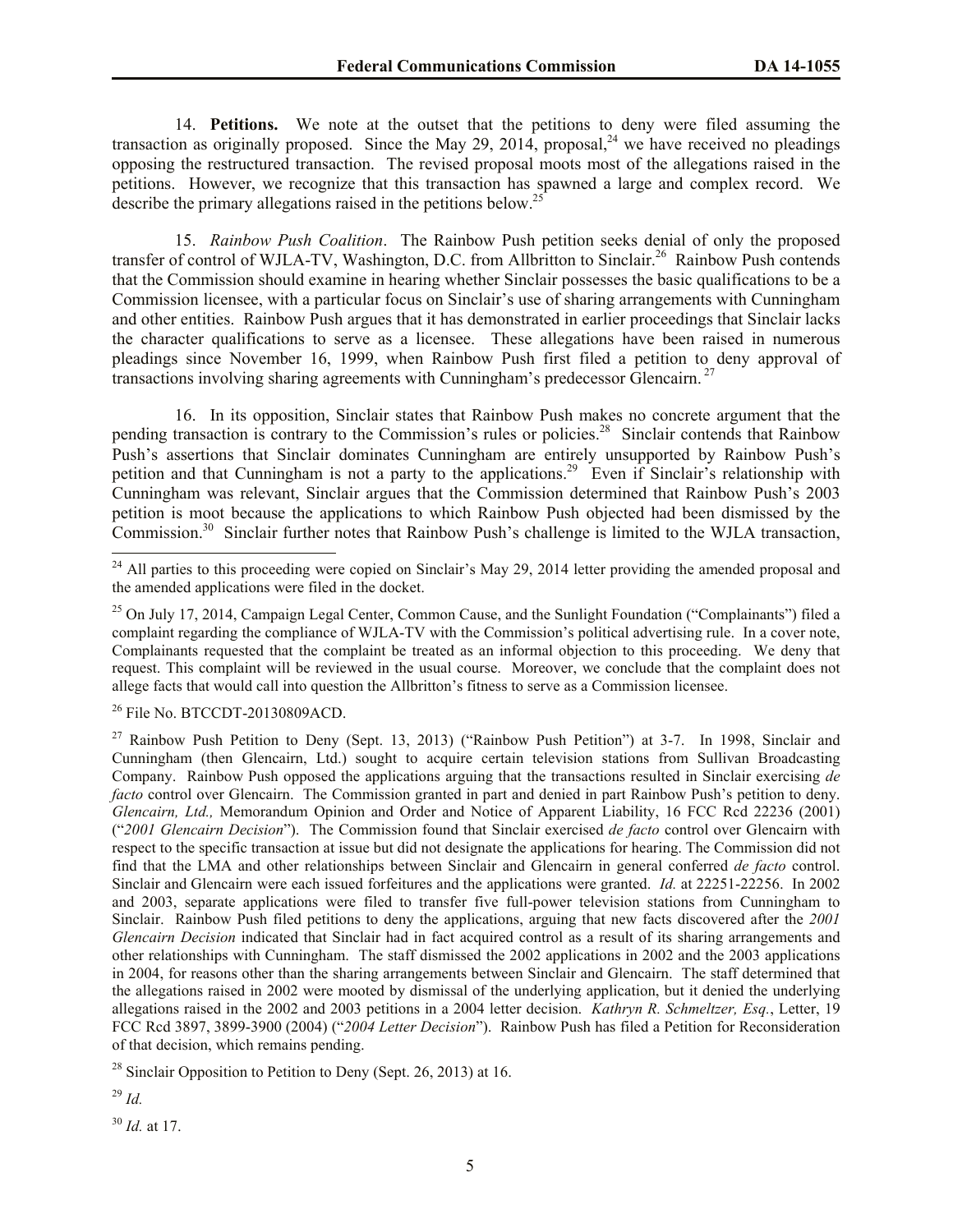which does not involve a proposed JSA or SSA.<sup>31</sup>

17. In its reply, Rainbow Push states that its allegations remain "live" because its 2004 Petition for Reconsideration and Sinclair's 2004 Application for Review of the 2004 licensing decision remains pending.<sup>32</sup> Rainbow Push also cites to a *Wall Street Journal* investigative report and Free Press report both concerning Sinclair's practices with sharing agreements in various markets.<sup>33</sup> Sinclair, in a surreply, contends that Rainbow Push's reference to the *Wall Street Journal* article is hearsay and not reliable evidence, and therefore the article should be stricken from the record in this proceeding.<sup>34</sup> Sinclair further contends that Rainbow Push's reference to the Free Press study should also be ignored, citing Sinclair's own press release critiquing the study.<sup>35</sup>

18. *American Cable Association*. ACA petitions to deny all of the transfers but focuses on those that would have allowed Sinclair to negotiate retransmission consent for both the CBS and ABC affiliates in Harrisburg and the FOX and ABC affiliates in Charleston, contending that those combined negotiations would lead to higher prices for retransmission consent and thus harm consumers. <sup>36</sup> ACA requests that, even if the Commission grants the applications, it should condition approval on assurances that neither Sinclair nor any other third party would use sharing agreements to coordinate negotiations of retransmission consent agreements on behalf of multiple broadcast stations in a single market.<sup>37</sup> Applicants assert that ACA's arguments should be addressed in the *Retransmission Consent Proceeding*.<sup>38</sup> Applicants further contend that ACA's arguments are speculative and it is unable to point to any examples of harm to program diversity or competition for viewers resulting from SSA and JSA arrangements.<sup>39</sup>

19. *Free Press.* Free Press contends that the use of sharing arrangements like those originally proposed in the Overlap Markets is intended to circumvent the Commission's local TV ownership limits while consolidating operations as if the stations were owned and controlled by a single entity.<sup>40</sup> Free Press further contends that, even if the Commission finds that the transaction does not violate a specific rule, it should make an independent finding that the assignments are contrary to the public interest and thus violate Section 310(d) of the Communications Act.<sup>41</sup>

 $\overline{a}$ 

<sup>34</sup> Sinclair Submission for the Record (Nov. 5, 2013) ("Sinclair Surreply") at 8 (citing *Pikes Peak Broad. Co.*, Memorandum Opinion and Order, 12 FCC Rcd 4626, 4630 (1997) (internal citations omitted).

<sup>35</sup> Sinclair Surreply at 9.

<sup>36</sup> ACA Petition to Deny (Sept. 13, 2013) at 2.

 $37$  *Id.* at 3.

<sup>38</sup> Sinclair Opposition at 12; Allbritton, Opposition to Petition to Deny (Sept. 26, 2013) ("Allbritton Opposition") at 7.

<sup>39</sup> Sinclair Opposition at 11.

 $40$  Free Press Petition to Deny (Sept. 13, 2013) at 4. The Applicants filed oppositions that, much like the underlying petition, have been mooted by the amendments to the proposed transaction.

<sup>41</sup> *Id.* at 4 (citing *Verizon Communications, Inc. and MCI, Inc.*, Memorandum Opinion and Order, 20 FCC Rcd 18433, ¶ 16 (2005). Applicants contend that the Commission need not make a separate finding that the applications would benefit the public interest. Allbritton Opposition at 3 n.4 (citing *Committee to Save WEAM v. FCC*, 808 F.2d (continued....)

<sup>31</sup> *Id.* at 18.

<sup>&</sup>lt;sup>32</sup> Rainbow Push Reply to Oppositions to Petition to Deny (Oct. 24, 2013) ("Rainbow Push Reply") at 3  $\&$  n.8.

<sup>33</sup> *Id.* at 1-2 (citing Keach Hagey, *Sinclair Draws Scrutiny Over Growth Tactic: TV-Station King Uses "Sidecars" to Skirt Ownership Limits*, The Wall Street Journal (Oct. 20, 2013) and Derek Turner, *Cease to Resist: How the FCC's Failure to Enforce Its Rules Created a new Wave of Media Consolidation*, Free Press (Oct. 2013)).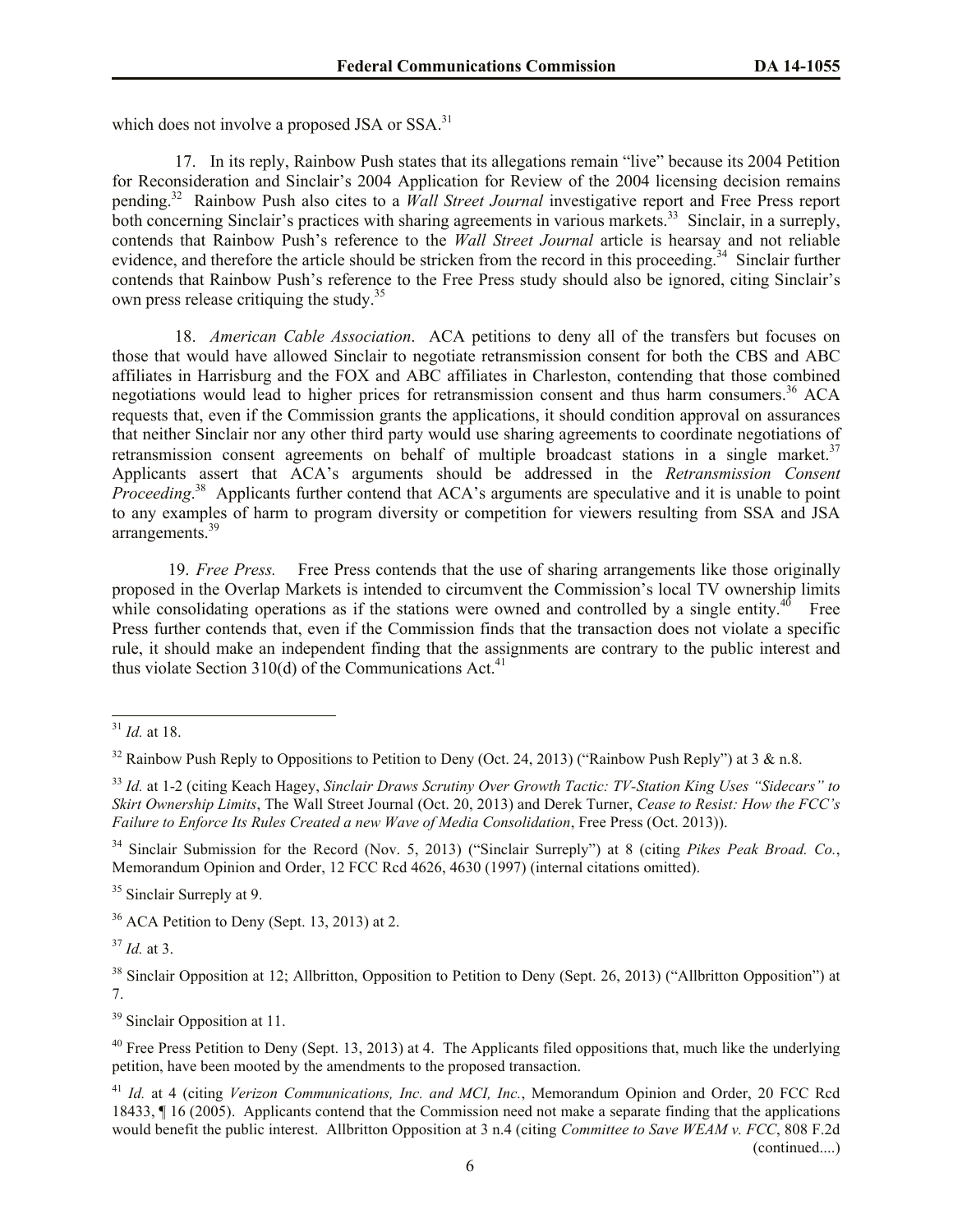20. *Raymie Humbert*. Mr. Humbert, a citizen of Arizona, filed a pleading titled a petition to deny.<sup>42</sup> Humbert specifically notes the following would have resulted from the original proposal: (i) in Birmingham, Sinclair would control five full-power stations providing three separate networks; (ii) in Charleston, South Carolina, Sinclair would have a role in three stations in the market; and (iii) in Harrisburg, Sinclair would have a role in three stations in the market, including two of the market's topfour rated stations.<sup>43</sup>

### **III. DISCUSSION**

21. **Standing**. Applicants, HSH, and Deerfield challenge Petitioners' standing. Under the Communications Act of 1934, as amended (the "Act"), only a "party in interest" has standing to file a petition to deny.<sup>44</sup> The petition must contain specific allegations of fact demonstrating that the petitioner is a party in interest and that a grant of the application would be inconsistent with the public interest, convenience, and necessity. 45 The allegations of fact, except for those of which official notice may be taken, must be supported by an affidavit or declaration under penalty of perjury ("declaration") of a person with personal knowledge of the facts alleged.<sup>46</sup> Among the facts to be alleged is that the petitioner is a resident of the station's service area and a regular viewer of the station.<sup>47</sup> An organization can establish standing on behalf of its members if it provides an affidavit or declaration "of one or more individuals entitled to standing indicating that the group represents local residents and that the petition is filed on their behalf."<sup>48</sup>

22. Applicants allege that Free Press, ACA, Rainbow Push, and Raymie Humbert each lack standing to be a "party in interest" qualified to file a petition to deny.<sup>49</sup> A petition to deny must be supported by affidavits of persons with personal knowledge thereof, and the burden of proof for

<sup>43</sup> *Id.* at 1-2.

<sup>45</sup> 47 U.S.C. § 309(d).

<sup>46</sup> *Id.*

<sup>(...</sup>continued from previous page)

<sup>113, 118 (</sup>D.C. Cir. 1988) and *Office of the United Church of Christ, et al. v. FCC*, No. 01-1374, 51 Fed Appx. 21, 2002 WL 31496407 at \*\*1 (D.C. Cir. Nov. 8, 2002)).

<sup>42</sup> Raymie Humbert, Informal Objection ("Humbert Informal Objection") (Aug. 14, 2013). In its opposition, Sinclair contends that Humbert's pleading contains factual errors and mischaracterizes Sinclair's role by claiming that Sinclair operates or controls the stations to which it provides services. Sinclair Opposition at 9. As described in further detail below, we conclude that Humbert's pleading is an informal objection, not a petition to deny, because it is procedurally defective as a petition.

<sup>44</sup> 47 U.S.C. § 309(d); 47 C.F.R. § 73.3584.

<sup>47</sup> *Curators of Univ. of Missouri*, Memorandum Opinion and Order and Notice of Apparent Liability, 16 FCC Rcd 1174, 1175 (2001). It is not necessary for a petitioner to make a separate showing that it has suffered an "injury in fact." *Local TV Holdings, LLC*, Memorandum Opinion and Order, 28 FCC Rcd 16850, 16851 (MB 2013). Factual allegations as to why grant of a broadcast application would not serve the public interest, combined with a showing of local residence, "supply the predicate for finding injury in fact." *Id.* (citing *Petition for Rulemaking to Establish Standards for Determining the Standing of a Party to Petition to Deny a Broadcast Application*, Memorandum Opinion and Order, 82 FCC 2d 89, 98-99 (1980)).

<sup>48</sup> *Local TV Holdings, LLC*, 28 FCC Rcd at 16851 (citing *Shareholders of Tribune*, Memorandum Opinion and Order, 22 FCC Rcd 21266, 21269 (2007) ("*Tribune I*"); *Cox Radio, Inc. & Summit Media, LLC*, Letter Decision, 28 FCC Rcd 5674, 5676, n. 12 (Aud. Div. 2013)).

<sup>&</sup>lt;sup>49</sup>Sinclair Opposition at 9 (regarding Humbert pleading) & at 18 (regarding Rainbow Push pleading); Deerfield and HSH Consolidated Opposition at 12-13 (regarding Free Press and ACA petitions).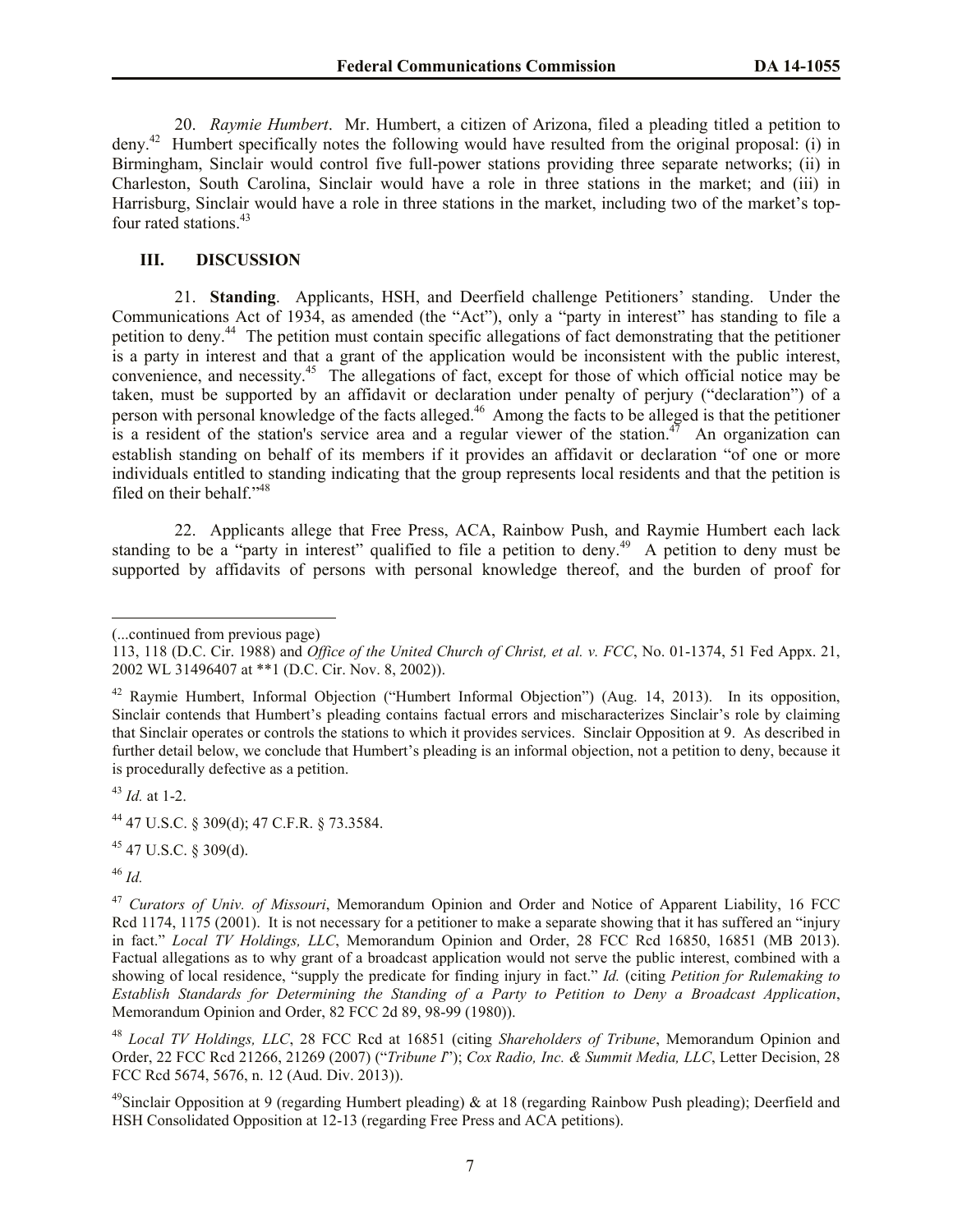demonstrating standing under the statute is on the petitioner, Applicants contend.<sup>50</sup> Sinclair notes that (i) Raymie Humbert's pleading is not accompanied by an affidavit, (ii) Humbert is not a resident viewer of any of the stations considered in these applications, and (iii) Humbert's petition was not served on the parties.<sup>51</sup> We find that, by failing to include an affidavit or declaration, Humbert has failed to demonstrate standing.<sup>52</sup> We will treat Humbert's pleading as an informal objection.

23. With respect to the petitioners, certain parties to the proceeding state that the D.C. Circuit has previously rejected a claim of organizational standing derived from "broad and conclusory assertions" that fail to be concrete or particularized enough to demonstrate injury.<sup>53</sup> In their petitions, however, Free Press, Rainbow Push, and ACA give multiple examples of concrete harms to the public interest, recited in the affidavits attached to their petitions to deny, which they claim would result from grant of the applications.<sup>54</sup> This is in contrast to the speculative and conclusory assertions and the overall vagueness of the declarations at issue in *Rainbow/Push Coalition*. 55 In light of the detailed declarations provided, we find *Rainbow/Push* to be inapposite here.<sup>56</sup> We find that Free Press, Rainbow Push, and ACA have standing because they have alleged that grant of the applications will have specific, negative effects on their members<sup>57</sup> and claim that those harms can be cured by dismissal or denial of the applications. We find that denial of the Applicants' applications would afford them the relief they seek, and they therefore have standing.<sup>58</sup>

24. *Transfer of Control Applications*. Pursuant to Section 310(d) of the Act, we must determine whether the proposed applications for transfer of control of certain licenses and authorizations held and controlled by Allbritton to Sinclair will serve "the public interest, convenience, and necessity." In making this determination, we must assess whether the proposed transaction complies with the specific provisions of the Act, other applicable statutes, and the Commission's Rules. If an applicant seeks a waiver of a rule, the Commission determines whether the requested waiver meets the Commission's standards for granting such waivers. If the transaction would not violate a statute or rule, or a waiver is granted, the Commission considers whether a grant could result in public interest harms (by substantially frustrating or impairing the objectives or implementation of the Act or related statutes) or public interest benefits. Where, as here, the Commission has adopted rules to promote diversity, competition or other public interest concerns, those rules and the decision whether to waive them may form the basis for determining whether the transfer applications and/or waivers are on balance in the public interest. Further, our public interest authority enables us, where appropriate, to impose and enforce transaction-related conditions

 $\overline{a}$ 

<sup>55</sup> *Rainbow/PUSH Coalition v. FCC,* 330 F.3d at 544.

<sup>56</sup> *Shareholders of Belo Corp.*, Memorandum Opinion and Order, 28 FCC Rcd 16867, 16875-76 (2013) .

<sup>50</sup> Deerfield and HSH Consolidated Opposition at 12 (citing *Choctaw Broadcasting Corp.*, Memorandum Opinion and Order, 12 FCC Rcd 8534, 8538 (1997)).

<sup>&</sup>lt;sup>51</sup> Sinclair Opposition at 9-10.

<sup>52</sup> *Local TV Holdings, LLC*, 28 FCC Rcd at 16851.

<sup>53</sup> Deerfield and HSH Consolidated Opposition at 12 (citing *Rainbow/PUSH Coalition v. FCC,* 330 F.3d 539, 544 (D.C. Cir. 2003)).

<sup>54</sup> Free Press Petition to Deny at 3-4 (citing Declarations of Lynda Maria Bangham, Mitch Troutman, George W. Hopkins, Jerry Huhn, Faye Steuer, and Will Moredock); ACA Petition to Deny at 6-7 (citing Declaration of Ross Lieberman); Rainbow Push Petition at 2-3 (citing Declaration of Steven Smith).

 $57$  The organizations submitted declarations from members who reside in the relevant markets and/or regularly view the stations. *See supra* n. 54.

<sup>58</sup> *Shareholders of Belo Corp.*, 28 FCC Rcd at 16875-76.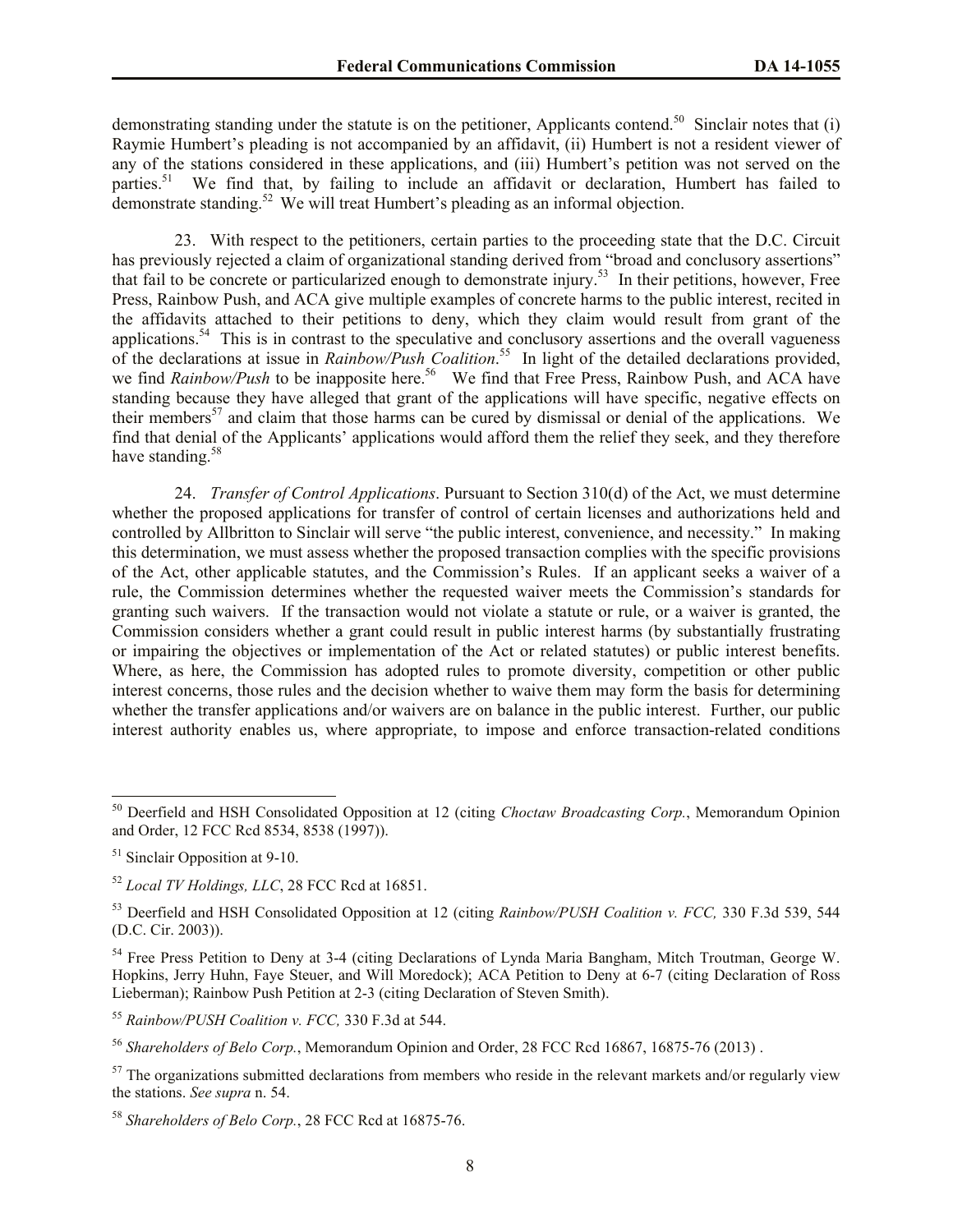targeted to ensure that the public interest is served by the transaction.<sup>59</sup>

25. Our findings are based upon the record before us and require that we incorporate into our analysis issues raised by petitions to deny and other comments filed in this proceeding. Applicants bear the burden of proving, by a preponderance of the evidence, that the proposed transactions, on balance, will serve the public interest.<sup>60</sup> If we are unable to find that the proposed transaction serves the public interest, or if the record presents a substantial and material question of fact, we must designate the application for hearing under section 309(e) of the Act.<sup>61</sup>

26. The Commission applies a two-step analysis of any petition to deny an application. The Commission must first determine whether the petition contains specific allegations of fact sufficient to show that granting the application would be *prima facie* inconsistent with the public interest.<sup>62</sup> The first step "is much like that performed by a trial judge considering a motion for directed verdict: if all the supporting facts alleged in the [petition] were true, could a reasonable fact finder conclude that the ultimate fact in dispute had been established."<sup>63</sup> If the petition clears this first step,<sup>64</sup> the Commission must determine whether "on the basis of the application, the pleadings filed, or other matters which [the Commission] may officially notice," the petitioner has raised a substantial and material question of fact as to whether the application would serve the public interest.<sup>65</sup> For the reasons discussed below, we find that Petitioners have failed to raise a substantial and material question of fact regarding whether the applications are consistent with the public interest.<sup>66</sup>

27. *Sharing Arrangements*. We note that there will be no new Overlap Markets created by the proposed transaction once Sinclair implements the voluntary commitments it submitted into the record on May 29, 2014. The allegations regarding any purported control over Deerfield and HSH in these markets are no longer relevant, because these entities will no longer hold these stations. Moreover, in none of the three Overlap Markets will a proposed purchaser enter into any sharing arrangements or financial relationship with Sinclair. With the exception of Charleston, the existing ownership combinations comply with our local TV ownership rule or our grandfathering policies regarding LMAs.<sup>67</sup> Our local TV ownership rule does not restrict the use of multicast capability to form dual affiliations, and in the recently

 $\overline{a}$ 

<sup>62</sup> 47 U.S.C. § 309(d)(1); *Astroline Communications Co., Ltd. Partnership v. FCC*, 857 F.2d 1556 (D.C. Cir. 1988) *("Astroline")*.

<sup>63</sup> *Gencom, Inc.* v. *FCC*, 832 F.2d 171, 181 (D.C. Cir. 1987).

<sup>64</sup> The Commission can evaluate a petition under the second step without evaluating it under the first step. *Mobile Communications Corp. of Am. v. F.C.C.*, 77 F.3d 1399, 1409-10 (D.C. Cir.), *cert. denied*, 519 U.S. 823 (1996).

<sup>65</sup> *Astroline*, 857 F.2d at 1561; 47 U.S.C. § 309(e).

<sup>66</sup> The ACA petition challenges all of the pending applications and the Rainbow Push petition challenges only the application to transfer Station WJLA-TV, Washington, D.C. from Allbritton to Sinclair. The Free Press petition challenges the four applications which originally sought to assign stations from Sinclair to Deerfield and HSH in the Birmingham, Charleston, and Harrisburg markets and have since been withdrawn.

<sup>59</sup> *Shareholders of Belo Corp.*, 28 FCC Rcd at 16876.

<sup>60</sup> *Id.*

<sup>61</sup> *Id.*

 $67$  As we noted in two letters to Sinclair, the Charleston LMA between stations WMMP(TV) and WTAT-TV was not entitled to grandfathering relief. Letter from Barbara A. Kreisman, Chief, Video Division, to Clifford M. Harrington, Esq. (Dec. 6, 2013); Letter from Barbara A. Kreisman, Chief, Video Division, to Clifford M. Harrington, Esq. (Jan. 15, 2014). Even though this LMA and other sharing arrangements between the two stations will cease, the Commission will address potential sanctions for operating a non-grandfathered LMA for twelve years and other violations in a separate order.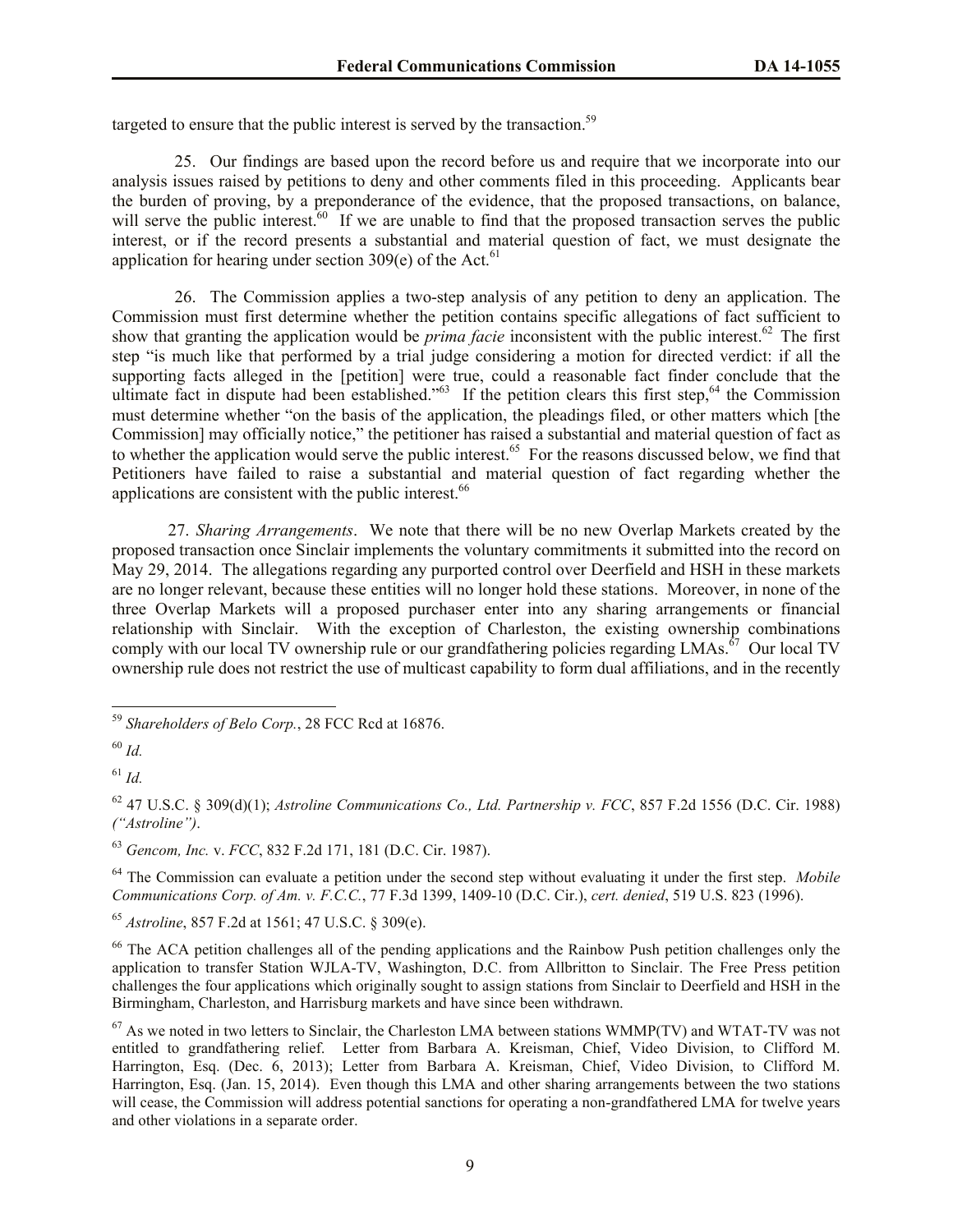released *2014 Quadrennial Review FNPRM & Report and Order*, the Commission tentatively concluded that the record did not support changing the ownership rule to restrict such arrangements.<sup>68</sup> Given these facts, we do not find that the multicasting proposal put forth by Sinclair would disserve the public interest.<sup>69</sup>

28. In Charleston, termination of the LMA between WMMP(TV) and WTAT-TV alleviates the chief concerns about the relationship between the stations in the future. There is no indication in the record that, absent the sharing arrangements and other financial arrangements with WMMP(TV) that are being terminated, WTAT-TV could not operate independently. No new financial ties or sharing arrangement would be created as a result of this transaction; indeed, the only changes are the elimination of the LMA and the parties' certification that Cunningham's WTAT-TV will now be a fully independent voice in the Charleston market. However, given the history of the relationship between WMMP(TV) and WTAT-TV, we find that it is in the public interest to implement a reporting condition, as set forth below.

29. *Retransmission Consent.* ACA asserts that the joint negotiation of retransmission consent agreements by broadcast television licensees in the same market harms cable operators by reducing their bargaining power and that the Commission should act to prohibit it. Specifically, ACA is concerned that the transaction will allow Sinclair to jointly negotiate retransmission consent agreements for two top four stations in Charleston and Harrisburg– WTAT-TV, the Charleston FOX affiliate owned by Cunningham and WCIV-TV, the Charleston ABC affiliate currently owned by Allbritton; and WHP-TV, Sinclair's Harrisburg CBS affiliate, and WHTM-TV, Allbritton's Harrisburg ABC affiliate. Subsequent to the filing of ACA's petition, this issue was addressed in the recently released *Retransmission Consent Report*  and Order.<sup>70</sup> On March 31, 2014, the Commission adopted a rule that it is a violation of the duty to negotiate in good faith under Section 325 of the Act for a television broadcast station that is ranked among the top four stations as measured by audience share to negotiate retransmission consent jointly with another such station, if the stations are not commonly owned and serve the same geographic market. 71 Thus, Sinclair is now prohibited by the Commission's rules from conducting joint retransmission consent negotiations involving two top four stations that are not commonly owned. Moreover, in Harrisburg, Sinclair will sell the Allbritton station to Media General, and in Charleston, Sinclair will sever its ties with WTAT-TV. We therefore dismiss ACA's petition as moot.

30. *Character Allegations.* Rainbow Push contends that there are outstanding character allegations against Sinclair that should prevent it from serving as a Commission licensee. These allegations have been raised piecemeal in a number of proceedings spanning a period of approximately fourteen years. We have reviewed the allegations in detail and conclude that the character allegations raised by Rainbow Push fail to raise a substantial and material question of fact regarding Sinclair's fitness to acquire the stations at issue in this proceeding.<sup>72</sup> In the Charleston market, however, we have identified an apparent rule violation that we will address below, as well as in a separate order.

31. The character allegations Rainbow Push seeks to incorporate into this proceeding fall into five categories, namely that: (i) Sinclair exercised *de facto* control over Cunningham; (ii) Sinclair

<sup>68</sup> 47 C.F.R. §3.3555(b); *2014 Quadrennial Review Report & Order & FNPRM*, 29 FCC Rcd at 4398-99 (tentatively declining to regulate dual network affiliations accomplished through multicasting and seeking comment on that determination).

<sup>&</sup>lt;sup>69</sup> Sinclair would not be multicasting the programming of two top four networks in either of the relevant markets.

<sup>70</sup> *Amendment of the Commission's Rules Related to Retransmission Consent*, Report and Order and Further Notice of Proposed Rulemaking, 29 FCC Rcd 3351 (2014).

<sup>71</sup> *Id.* at 3357.

<sup>72</sup> *2004 Letter Decision*, 19 FCC Rcd at 3899-3900 (concluding Rainbow Push's character allegations are without merit).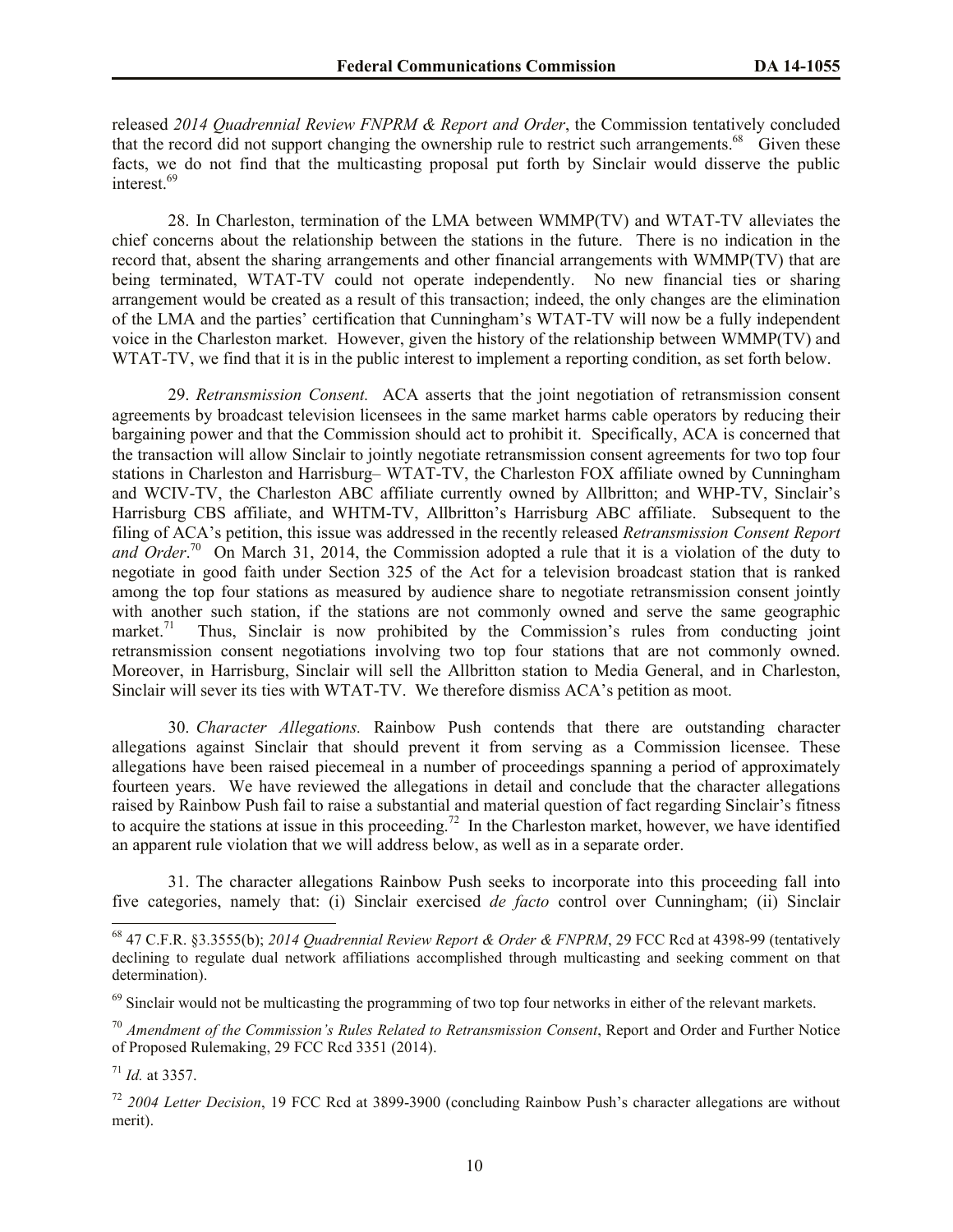misrepresented or withheld facts in connection with the *Edwards* litigation; (iii) Sinclair solicited *ex parte* communications in violation of Commission rules; (iv) Sinclair attempted to conceal or falsely report campaign contributions; and (v) Sinclair presented biased news coverage.<sup>73</sup> The Media Bureau has previously concluded that all of these categories of allegations are without merit<sup>74</sup> but we reprise and expand our discussion of certain of these allegations here.

32. As noted in the *2004 Letter Decision*, Rainbow Push's contentions regarding *de facto* control related to the financial and operational relationship between Sinclair and Cunningham, including the existence of LMAs between the entities in various markets.<sup>75</sup> The Bureau concluded that Rainbow Push had not provided evidence sufficient to show that Sinclair exercised *de facto* control over Cunningham, specifically noting that the LMAs between Sinclair and Cunningham had been in place for five years and had been favorably reviewed by the Commission in *Glencairn Ltd.<sup>76</sup>* 

33. Rainbow Push also contends several of its allegations were not specifically addressed in the *2004 Letter Decision*. For example, Rainbow Push alleges that Sinclair solicited *ex parte* presentations from members of Congress in the Edwards litigation, and after receiving copies of *ex parte*  communications, failed to cure these violations.<sup>77</sup> None of the supposed *ex parte* letters addressed the merits of any proceeding and all were described as status inquiries, which are proper under our rules.<sup>78</sup> Moreover, because the Commission served all parties with copies of the communications, there was nothing further that Sinclair could have done to cure any violation that might have occurred. We conclude that Rainbow Push has not established a *prima facie* case that Sinclair enticed members of Congress to file communications on an *ex parte* basis.

34. Rainbow Push further alleges that Sinclair attempted to conceal or falsely report campaign contributions to a candidate in the 2002 Maryland gubernatorial election. The Commission will only review non-FCC misconduct of an applicant only if the misconduct has been adjudicated.<sup>79</sup> This means "there must be an ultimate adjudication by an appropriate trier of fact, either by a government agency or court, before we will consider the activity in our character determinations."<sup>80</sup> None of the allegations raised by Rainbow Push here involves adjudicated misconduct, and therefore there is no basis in the record for us to deny the transfer for applications or designate them for hearing based on the allegations raised by Petitioners at this time.<sup>81</sup>

l

 $^{73}$  Rainbow/PUSH Coalition, Petition to Deny Various Applications (Dec. 19, 2013).

<sup>74</sup> *2004 Letter Decision*, 19 FCC Rcd at 3899-3900.

 $^{75}$  *Id.* 

<sup>76</sup> *Id.* at 3900 (citing *2001 Glencairn Decision*, 16 FCC Rcd at 22255-56).

<sup>&</sup>lt;sup>77</sup> Rainbow/Push Coalition, Petition for Reconsideration (2004) at 3.

<sup>78</sup> *See* 47 C.F.R. § 1.1202 (a presentation under this rule is a "communication directed to the merits or outcome of a proceeding" and excluded are "inquiries relating solely to the status of a proceeding, including inquiries as to the approximate time that action in a proceeding may be taken.")

<sup>79</sup> *Applications for Renewal of License of WUTB*, Public Notice, 28 FCC Rcd 6312, 6317 (2013).

<sup>80</sup> *Id.* at 6317-6318 (quoting *Policy Regarding Character Qualifications in Broadcast Licensing*, Report, Order, and Policy Statement, 102 FCC 2d 1179, 1206 (1986) ("*1986 Character Policy Statement*"); *see also Character Qualifications in Broadcast Licensing*, Policy Statement and Order, 5 FCC Rcd 3252 (1990) ("We continue to believe that it is appropriate to refrain from making licensing decisions based on mere allegations of relevant non-FCC misconduct, even where those allegations have resulted in an indictment or are otherwise in the process of being adjudicated by another agency or court.") ("1990 *Policy Statement*").

<sup>81</sup> *Applications for Renewal of License of WUTB*, 28 FCC Rcd at 6317*.* Moreover, because we conclude that Rainbow Push has not established a *prima facie* case with respect to the allegations at issue, they could not rise to (continued....)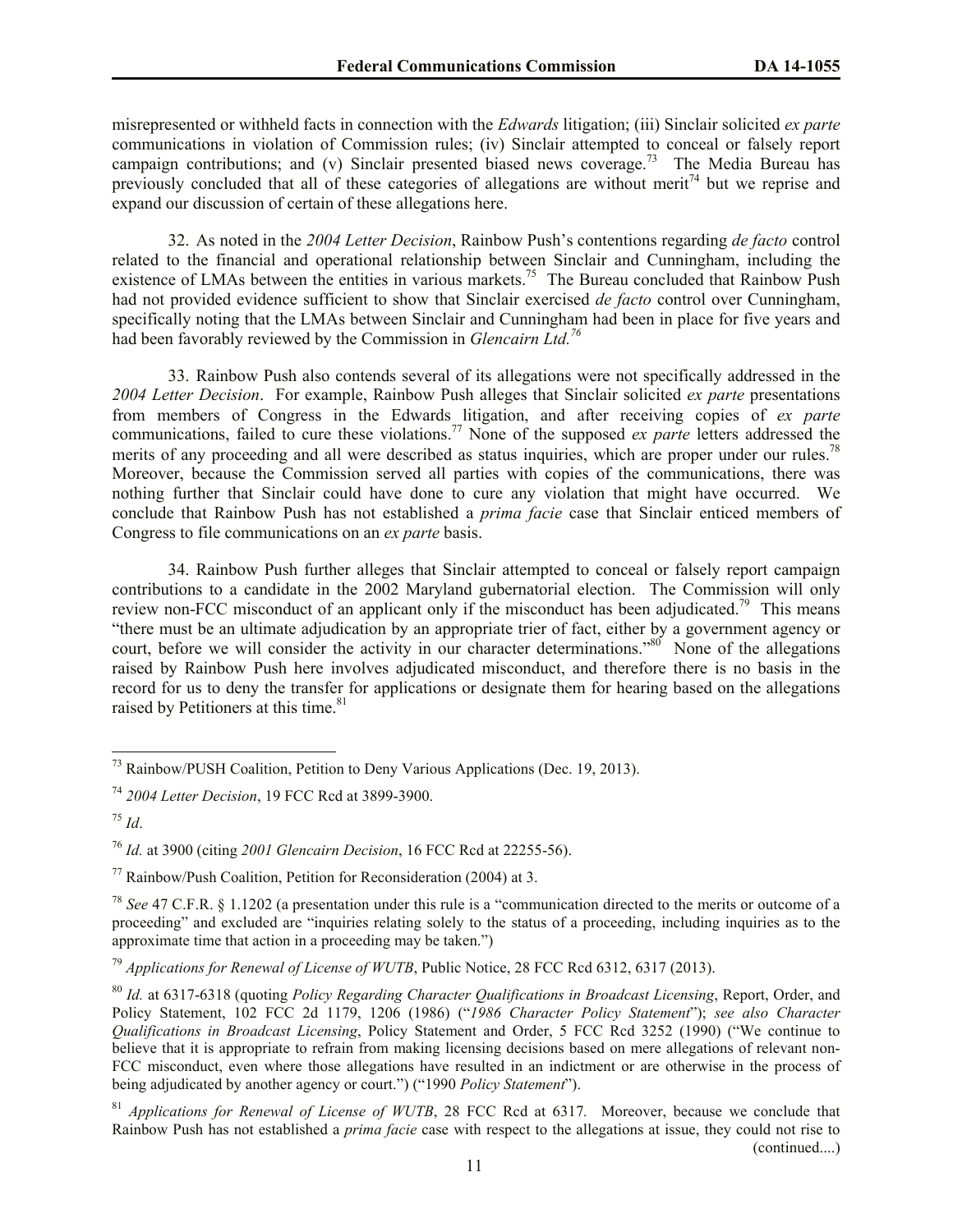35. Rainbow Push finally contends that WBFF-TV should have disclosed to its audience as part of its gubernatorial campaign coverage that Sinclair made contributions to one of the candidates. Rainbow Push has failed to establish a *prima facie* case with respect to the allegations because they are based on speculation and hearsay.<sup>82</sup> We further note that Rainbow Push has not cited any Commission rule that such contributions or nondisclosure would violate. The choice of what is or is not to be covered in the presentation of broadcast news is a matter committed to the licensee's good faith discretion.

36. With respect to all of the character allegations raised by Rainbow Push, including the unsupported contention that Sinclair and/or Cunningham has failed to provide material information to the Commission, we conclude that Rainbow Push has failed to establish a *prima facie* case, supported by affidavits, sufficient to show that grant of the applications would be inconsistent with the public interest.

37. However, we do have concerns regarding an LMA that had existed between Sinclair and Cunningham in the Charleston market. We believe that the facts show that Sinclair apparently violated the local TV ownership rule with respect to its continued operation of the LMA in the Charleston market, and we plan to issue an order addressing this potential violation specifically.

38. Our review of the facts and circumstances leads us to conclude, however, that the potential violations do not call into question Sinclair's fitness to serve as a Commission licensee.<sup>83</sup> Although the parties were clearly aware of the attribution rule and chose to proceed with the LMA nonetheless, Sinclair states that it relied on what it believed to be the continued viability of a 2001 stay of enforcement of the new rules.

39. The Commission views "misrepresentation and lack of candor in an applicant's dealings with the Commission as serious breaches of trust."<sup>84</sup> The Commission defines misrepresentation as "an intentional misrepresentation of fact intended to deceive."<sup>85</sup> Lack of candor exists when an applicant breaches its duty "to be fully forthcoming as to all facts and information relevant to a matter before the FCC, whether or not such information is particularly elicited.<sup>86</sup> The Commission will not disqualify an applicant, however, for a negligent omission; "intent to deceive [is] an essential element of a misrepresentation or lack of candor showing."<sup> $\delta$ 7</sup> An intent to deceive is established when "factual evidence" shows that "the inconsistency involved an intent to deceive...."<sup>88</sup> The record does not contain the factual evidence necessary to demonstrate that Sinclair acted with intent to deceive the Commission, a necessary predicate for a finding of misrepresentation or lack of candor.<sup>89</sup> Moreover, the parties have

<sup>85</sup> *Id.* at 1222 (internal quotation omitted).

<sup>86</sup> *Id.*

 $\overline{a}$ 

<sup>87</sup> *Id.* (internal quotations and citations omitted).

<sup>88</sup> *Weyburn Broadcasting Ltd. Partnership v. F.C.C.*, 984 F.2d 1220, 1232 (D.C. Cir. 1993).

<sup>(...</sup>continued from previous page)

the type of egregious nonbroadcast misconduct that would be a Commission concern prior to adjudication by another body as theorized by Rainbow Push. *1986 Character Policy Statement*, 102 FCC 2d at 1205 n.60.

<sup>82</sup> *Pikes Peak Broad. Co.*, 12 FCC Rcd at 4630 ("Hearsay, such as that contained in newspaper articles, is not reliable evidence. . . . Furthermore, a newspaper article is not an acceptable substitute for the requirement of Section 309(d) . . . that allegations in a petition to deny be supported by the affidavit of a person with personal knowledge of the facts alleged.").

<sup>83</sup> *2001 Glencairn Decision*, 16 FCC Rcd at 22248 n.21.

<sup>84</sup> *Swan Creek Communications, Inc. v. F.C.C.*, 39 F.3d 1217, 1221-22 (D.C. Cir. 1994) (quoting *1986 Character Policy Statement*, 102 FCC 2d at 1211).

<sup>89</sup> *Roy M. Speer*, Memorandum Opinion and Order and Notice of Apparent Liability, 11 FCC Rcd 18393, 18428 (1996) (finding unauthorized transfer of control and violation of local TV ownership rule but concluding violation (continued....)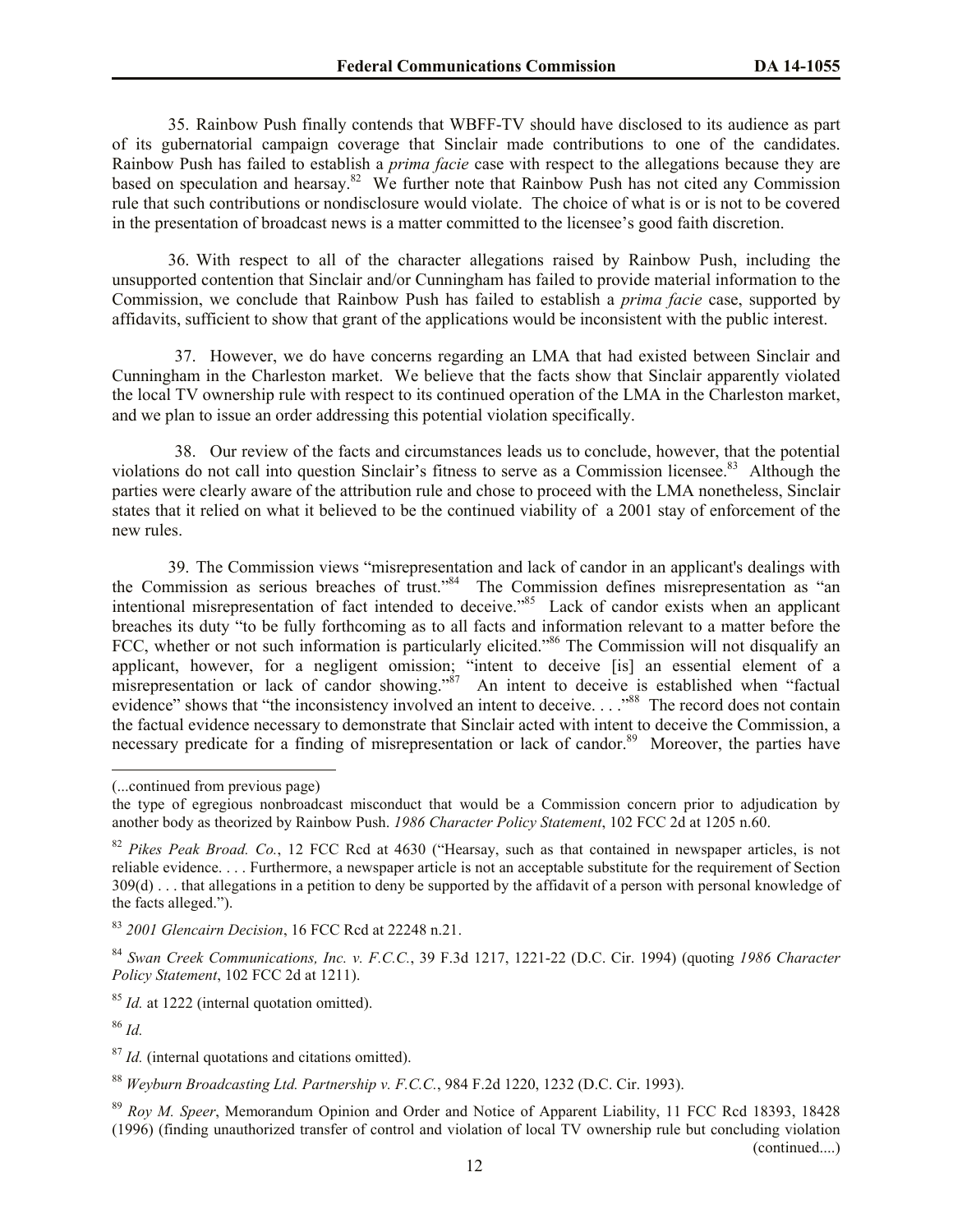now terminated the LMA, and Cunningham will operate as a fully independent licensee in the market. This accomplishes our ultimate aim of promoting diversity in television ownership.

40. In the *1986 Character Policy Statement*, the Commission held that if it has not, as an initial matter, been found that any allegations under consideration involve conduct likely to impact the future operation of other stations, there generally appears to be no reason to condition or defer processing assignment and transfer applications.<sup>90</sup> Such a finding is typically made when an application where character has been placed at issue is designated for hearing.<sup>91</sup> However, allowing the initial acquisition does not "affect the Commission's discretion to take action against the newly acquired stations, should the Commission's inquiry ultimately reveal that the applicant does not possess the requisite qualifications to remain a licensee.<sup>592</sup>

41. We conclude that the potential violations uncovered in this proceeding do not involve conduct likely to impact the future operation of other stations and that we have adequate enforcement remedies to address them. Nonetheless, we do note that proceedings raising potential character allegations against Sinclair remain open, including our review of the operation of the LMA in the Charleston market, and should the evidence in any of those proceedings demonstrate that Sinclair does not possess the requisite qualifications to remain a licensee, we will take appropriate action.

42. *Public Interest Analysis*. Where the Commission has adopted rules to promote diversity, competition, localism, or other public interest objectives, those rules provide a starting point for determining whether applications are on balance in the public interest.<sup>93</sup> The Commission seeks to achieve three principal objectives through its ownership regulations, two of which are relevant here: competition and diversity.<sup>94</sup> We believe the amended transactions would either have a neutral effect or, in certain markets, would in fact promote competition and diversity. For example, Sinclair has dissolved its arrangements with Cunningham in the Charleston market and has certified that Cunningham will operate as an independent broadcaster in that market. In addition, a new independent voice will be added to the Harrisburg market based on the sale of WHTM-TV to Media General, Inc. We believe the public interest favors the grant of these applications, subject to the specific voluntary commitments set forth in the May 29, 2014, letter.

43. Upon a full review of the record, we agree that grant of a temporary period following consummation to fulfill the voluntary commitments set forth in the May 29, 2014 letter would serve the

l

<sup>(...</sup>continued from previous page)

did not call into question character qualifications to remain licensee); *2001 Glencairn Decision*, 16 FCC Rcd at 22248 (finding unauthorized transfer of control but concluding hearing not appropriate and forfeiture was the appropriate remedy for the violation); *Iglesia Jesucristo Es Mi Refugio, Inc.*, Memorandum Opinion and Order and Notice of Apparent Liability, 25 FCC Rcd 16310, 16317-18 (Aud. Div. 2010) (failure to report pertinent information did not call into question licensee's character absent evidence of intent to deceive or misrepresent).

<sup>90</sup> *1986 Character Policy Statement*, 102 FCC 2d at 1224-25.

<sup>91</sup> *Grayson Enterprises, Inc.*, Memorandum Opinion and Order, 79 FCC 2d 936, 940 (1980); *see also Strauss Communications, Inc.*, Memorandum Opinion and Order, 2 FCC Rcd 7469 (1987) (declining to defer consideration of assignment application on the basis of character issues raised in pending proceedings).

<sup>92</sup> *1986 Character Policy Statement*, 102 FCC 2d at 1225.

<sup>93</sup> *Shareholders of Belo Corp.*, 28 FCC Rcd at 16876.

<sup>&</sup>lt;sup>94</sup> 2002 Biennial Review, 18 FCC Rcd at 13627. The cases cited by Applicants do not stand for the proposition that a public interest inquiry is not necessary; the cases merely conclude that once the Commission has completed a proper public interest inquiry, it need not spell out each step in its reasoning in a final order. *See, e.g., Committee to Save WEAM*, 808 F.3d at 118 ("By requiring a proposed assignee to address the relevant facets of the public interest . . . on FCC Form 314, the Commission has incorporated consideration of these issues into the application process.").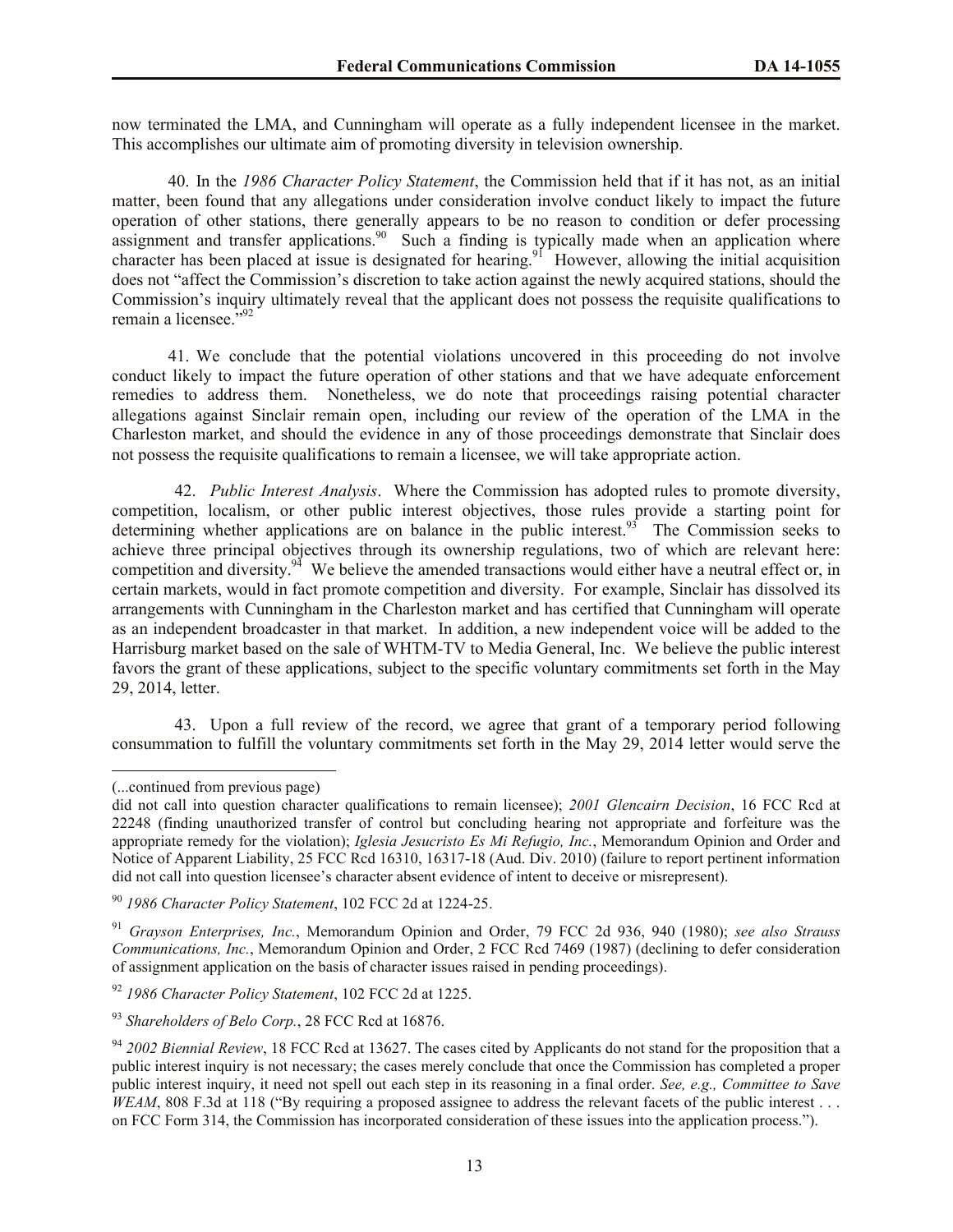public interest, and that a sixty-day period is not an unreasonable period of time to fulfill the specific commitments. We do not anticipate granting any extensions of this period. We note that our decision with respect to WHTM-TV is consistent with the U.S. Department of Justice's recent Consent Decree with Sinclair. We further agree that migration of the ABC programming to Sinclair's current stations in the Birmingham and Charleston markets may require a period of time to implement in order to avoid viewer confusion. As to the proposal to separate operations between WTAT-TV and WMMP(TV), we will require, as a condition of grant, that Sinclair and Cunningham fulfill the voluntary commitments set forth in its amended application.<sup>95</sup> The Commission has held in the past that a specific commitment to separate operation during a temporary period of noncompliance could alleviate concerns regarding the anti-competitive effect of a transaction.<sup>96</sup> Given the extensive and longstanding past relationship between WTAT-TV and WMMP(TV), we believe a reporting condition is also necessary to safeguard competition in Charleston. We require that, for a period of eight years, Cunningham report on quarterly basis to the Media Bureau any formal or informal sharing arrangements involving services provided to WTAT-TV by other stations in the market or by licensees, other entities, or individuals who hold an attributable interest in another station in the market.

44. *Current Renewals*. It is Commission policy, in multi-station transactions, to grant transfer of control applications while renewal applications are pending as long as there are no basic qualification issues pending against the transferor or transferee that could not be resolved in the context of the transfer proceeding, and the transferee explicitly assents to standing in the stead of the transferor in the pending renewal proceeding.<sup>97</sup> Some of the Allbritton licensees have applications pending before the Commission for renewal of broadcast licenses.<sup>98</sup> None of these renewals have petitions or other matters currently pending that present a basic character qualification issue. Sinclair has submitted a statement explicitly agreeing to stand in the stead of the transferor in any renewal application that is pending at the time of the consummation of the transfer.<sup>99</sup> Therefore, we will apply the policy set out in *Shareholders of CBS* to those applications. We recognize that other stations to be transferred to Sinclair may need to file their renewal applications prior to closing. This situation is also encompassed by the precedent established by *Shareholders of CBS.*<sup>100</sup>

45. We have reviewed the transfer of control applications identified in Exhibit A, the petitions to deny, oppositions, replies, and related pleadings. We conclude that, based on the record before us, the transferees are fully qualified to hold the licenses and that grant of the applications will serve the public interest, convenience, and necessity.

### **IV. ORDERING CLAUSES**

 $\overline{\phantom{a}}$ 

46. ACCORDINGLY, IT IS ORDERED, That the Applications for Consent to Transfer of Control identified in Exhibit A ARE GRANTED, CONDITIONED upon the following: (1) with respect to Charleston and Birmingham, that Sinclair comply with the voluntary commitments described in the instant order within 60 days of consummation of the instant transaction; (2) with respect to Harrisburg,

<sup>&</sup>lt;sup>95</sup> See File No. BTCCDT-20130809ACA (amended June 30, 2014), at Exhibit 15, p. 3.

<sup>96</sup> *Capital Cities/ABC, Inc.*, Memorandum Opinion and Order, 11 FCC Rcd 5841, 5872 (1996) (granting temporary waiver where applicants committed to separate operations, including no joint sales of advertising.)

<sup>97</sup> *Shareholders of CBS Corporation*, Memorandum Opinion and Order, 16 FCC Rcd 16072, 16072-73 (2001).

<sup>&</sup>lt;sup>98</sup> License renewal applications for Stations WJLA-TV, WSET-TV, and KTVL(TV) are currently pending before the Commission.

<sup>99</sup> *See, e.g.*, File No. BTCCDT-20130809ACA (amended June 30, 2014), at Exhibit 15, p. 4.

<sup>100</sup> *See Cumulus Media, Inc. and Citadel Broadcasting Corp.,* Memorandum Opinion and Order, 26 FCC Rcd 12956, 12959 (2011).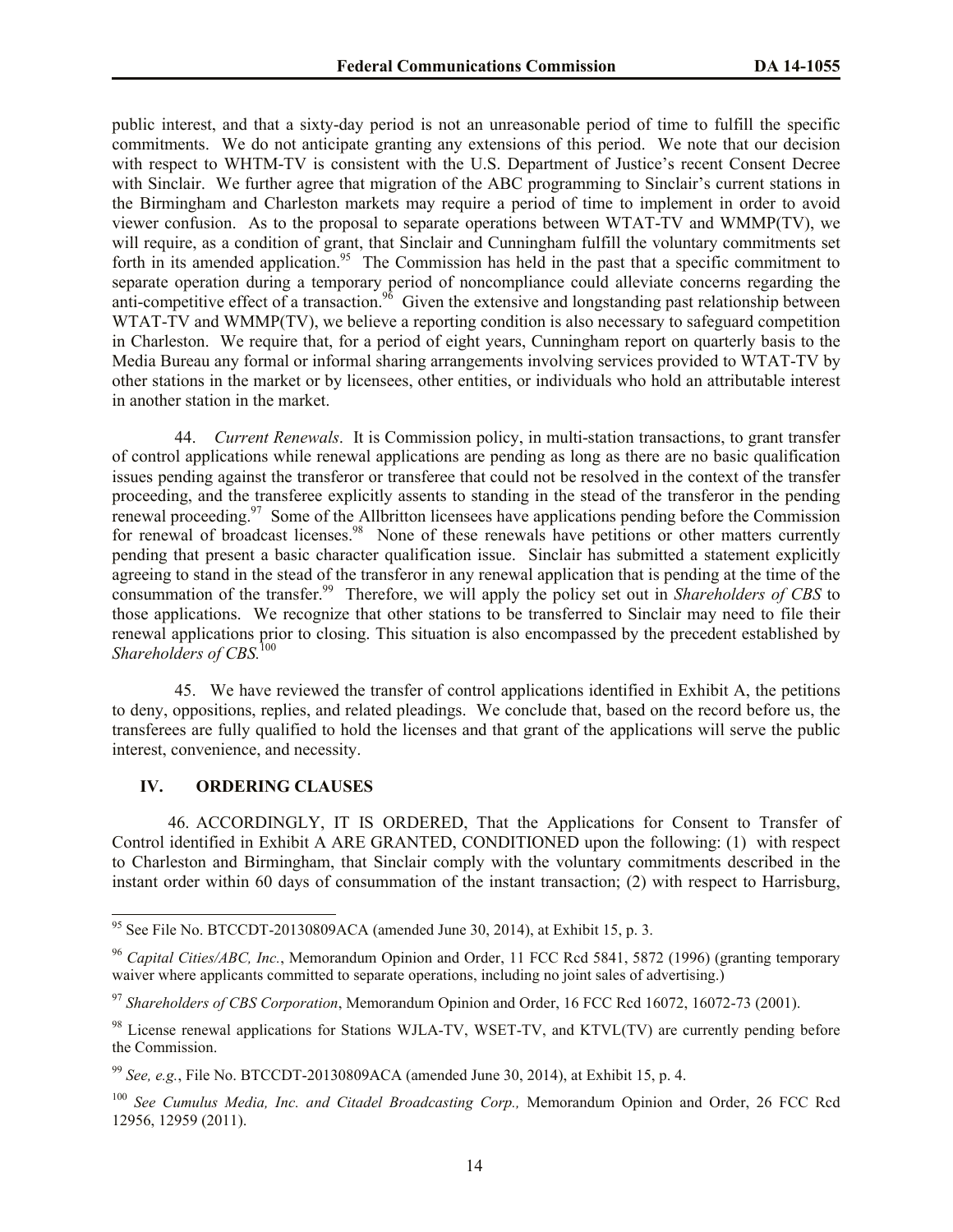that Sinclair submit an application to assign Station WHTM-TV to Media General, Inc., within 30 days of consummation of the instant transaction<sup>101</sup>; (3) that, if the application to assign WHTM-TV is contested or the application to Media General, Inc. is not otherwise grantable within the 60-day period after consummation of the instant transaction, Sinclair file an application assigning the station to a divestiture trust, the terms of which must be previously approved by Commission staff and which shall not contain a provision permitting the beneficiary to set a price floor; (4) termination of all sharing arrangements and financial ties between Sinclair and Cunningham governing operation of WTAT-TV and no new entry into such relationships or ties, as set forth in Sinclair's voluntary commitments, as well as written documentation containing affirmative representations that the sharing arrangements and financial ties have been terminated filed with the Media Bureau within 60 days of closing documentation; and (5) compliance with the reporting condition described in paragraph 43.

47. IT IS FURTHER ORDERED, that the petition to deny filed by Rainbow Push and the informal objection filed by Raymie Humbert ARE DENIED.

48. IT IS FURTHER ORDERED, that the petition to deny filed by ACA is DISMISSED IN PART and DENIED IN PART.

49. IT IS FURTHER ORDERED, that the petition to deny filed by Free Press IS DISMISSED.

FEDERAL COMMUNICATIONS COMMISSION

William T. Lake Chief, Media Bureau

 $\overline{\phantom{a}}$ 

<sup>&</sup>lt;sup>101</sup> This condition has already been satisfied. File No. BALCDT20140625AOV.